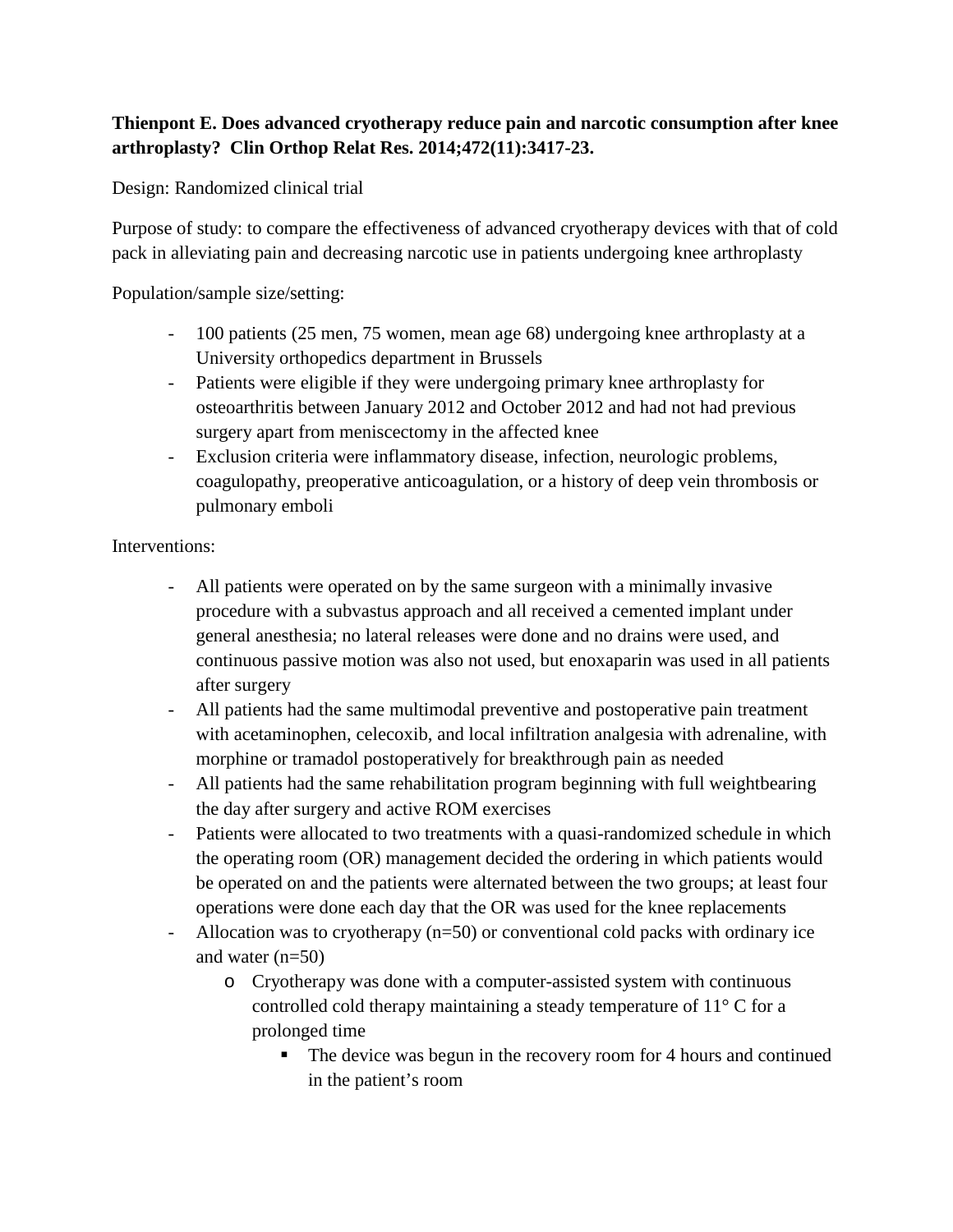- On the morning after surgery the device was used for two hours, then the patients had scheduled physical therapy, then the device was used again for two hours; this sequence was repeated in the afternoon, after which the patients could use it during the evening and night as they felt the need
- o The control group had conventional cold packs (2 packs anterior and 1 pack posterior to the knee), applied for 15 minutes at a time in the recovery room and again on arrival back at the ward; it was repeated 2 hours and 4 hours after surgery
	- On the following days the patients used the cold back for 15 minutes after their PT sessions in the morning and again in the afternoon, with the option of using it during the evening and night as they felt the need

## Outcomes:

- The primary outcomes were (1) scores of postoperative pain (VAS at rest and during active deep knee flexion) and (2) analgesic use measured as morphine and tramadol consumption
- The length of hospital stay was five days for both groups
- No differences were observed on postoperative pain scores or on analgesic use
	- o On day 2, when postoperative pain tends to be the worst, the mean VAS on movement was 5.5 in both groups, and the mean VAS for pain at rest was 4 in the cryotherapy group and 3.5 in the cold pack group; the mean VAS for pain on walking on day 2 was 5.5 in the cryotherapy group and 4.5 in the cold pack group
	- o The groups consumed nearly identical amounts of morphine (38 for cryotherapy and 38.5 mg for cold packs), and similar amounts of tramadol (282 mg for cryotherapy and 317 mg for cold packs)
- Several secondary measures, such as range of motion, swelling, hematoma, and walking without aid, were equal between groups; the cold pack group slightly outperformed the cryotherapy group on active flexion at 6weeks postop (120° vs 114°)

Authors' conclusions:

- Advanced cryotherapy devices do not offer any advantages over conventional cold packs in the setting of knee replacement for OA
- The cryotherapy device did keep some patients awake at night because of the noise the device makes
- A possible weakness was that the treatment with cryotherapy was not continued at home, where it could have been beneficial; however, that was not possible in the study setting